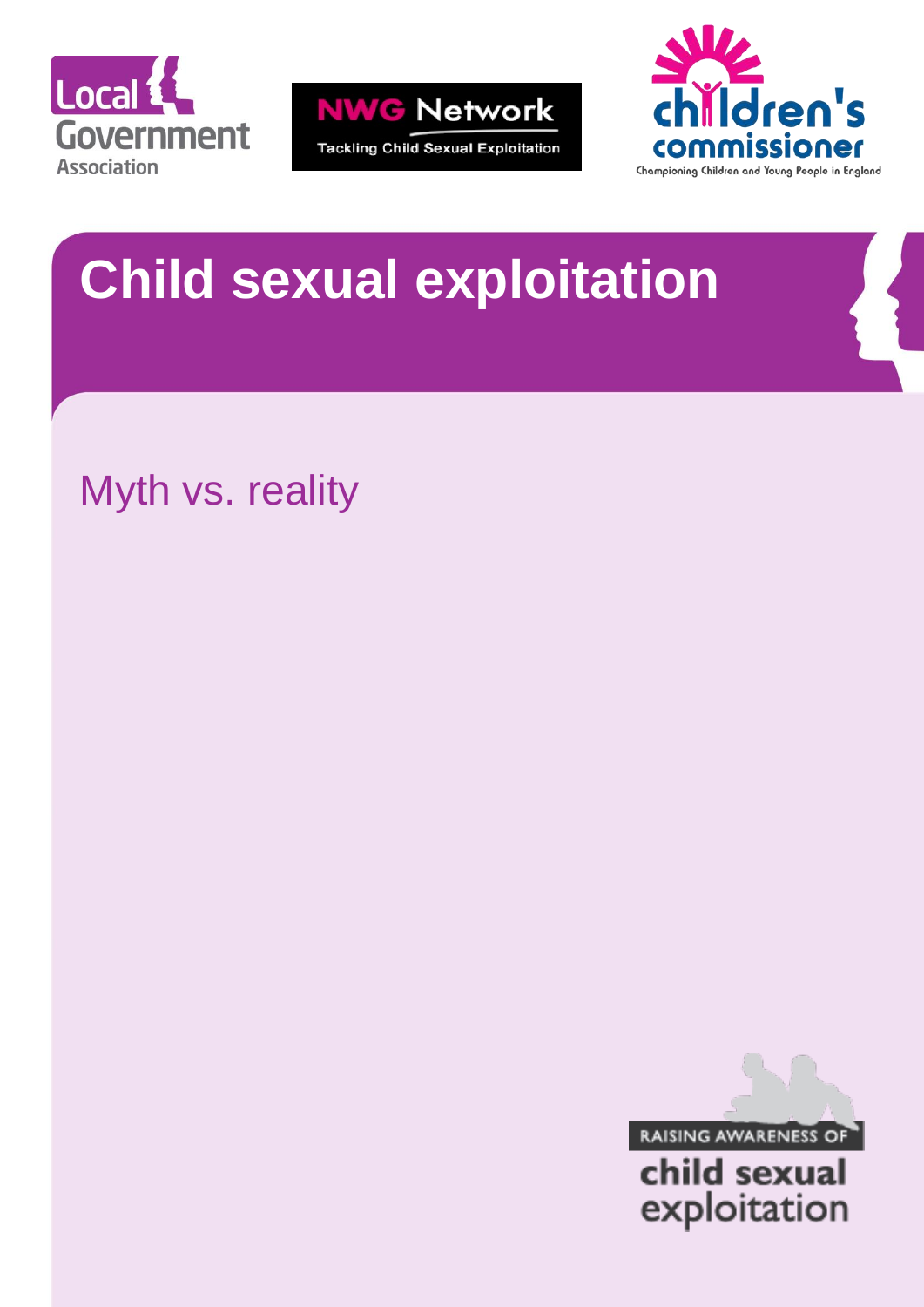# **Background**

In early 2013, the Local Government Association (LGA) ran a 'National Conversation' consultation exercise to gather views on raising awareness of child sexual exploitation (CSE). One of the key concerns raised by respondents was that stereotypes and myths about this crime could lead to a narrow focus on one particular form of CSE. The danger of this is that attention could be diverted from crimes which do not appear to match that model, and run the risk that victims do not receive the help they need. As a result, the LGA has worked with the charity NWG Network, Tackling Child Sexual Exploitation and the Office of the Children's Commissioner (OCC) to produce this briefing. The examples found in this briefing are taken from the interim report of the OCC's inquiry into CSE in gangs and groups. Each story is real, but the victims' names have been changed.

**\_\_\_\_\_\_\_\_\_\_\_\_\_\_\_\_\_\_\_\_\_\_\_\_\_\_\_\_\_\_\_\_\_\_\_\_\_\_\_\_\_**

This briefing forms part of a wider online resource produced by the LGA to help councils raise awareness of CSE. Further information, briefings and supporting materials can be found at: [www.local.gov.uk/cse](http://www.local.gov.uk/cse) 

**Child sexual exploitation may involve…** young people receiving 'something' (for example, food, accommodation, drugs, alcohol, cigarettes, affection, gifts, money) as a result of performing, and/or others performing on them, sexual activities. Those exploiting the child/young person have power over them by virtue of their age, gender, intellect, physical strength and/or economic or other resources. Young people can be groomed and sexually exploited at a variety of premises and locations such as (but not exclusively): parks, shopping centres, taxi ranks, restaurants, takeaways, gyms, leisure centres, hotels, hostels, pubs/bars/clubs, or online and through instant messaging.

## **Myth #1: There are very few 'models' of CSE**

**Reality:** The grooming and sexual exploitation of young people can take many different forms. 1CSE can be carried out by individuals ("lone perpetrators"), by street gangs or by groups. It can be motivated by money, ie commercial sexual exploitation, which involves the exchange of a child (for sexual purposes) for the financial gain of the perpetrator or for non-commercial reasons such as sexual gratification or a belief in entitlement to sex. It can occur in a wide range of settings, but the common theme in all cases is the imbalance of power and the control exerted on young people. The stories below highlight just some of the different models that exist.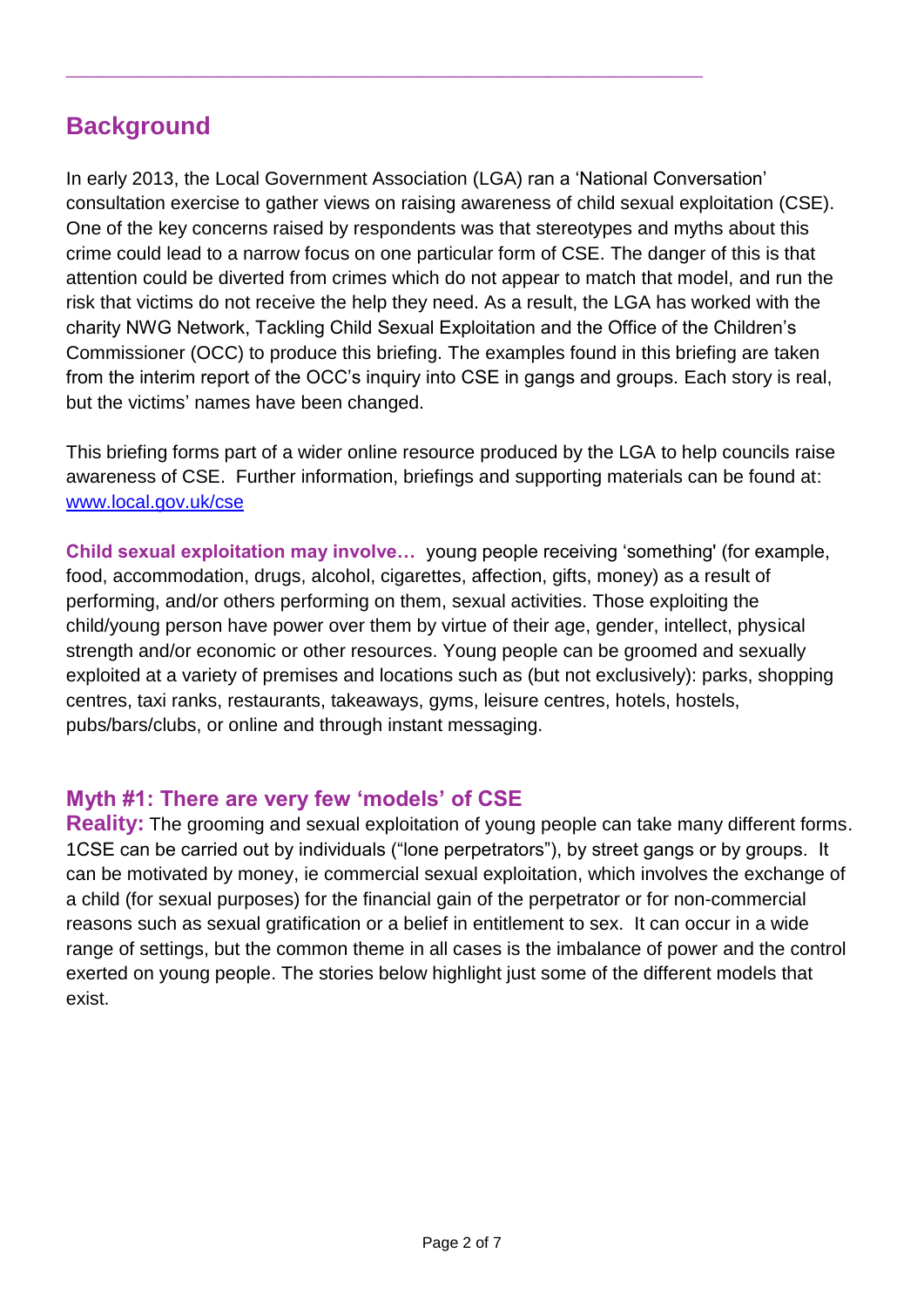#### Sophie's story

'Sophie's' mum, Linda, has been known to a local violence against women service for a number of years because of the violence she has experienced from multiple partners. Sophie is a White British young woman and she was 13 years old when Linda met Ray. Ray, who was also White British, moved in with Linda and was violent towards both her and her children. Ray began to invite his friends around to the house. They, in turn, were abusive to Linda and her children. Following this, Ray offered Sophie as a sexual commodity to his friends on a regular basis, and threatened Linda and Sophie with violence if Sophie did not comply.

**\_\_\_\_\_\_\_\_\_\_\_\_\_\_\_\_\_\_\_\_\_\_\_\_\_\_\_\_\_\_\_\_\_\_\_\_\_\_\_\_\_**

*Site visit 4 evidence*

#### Teegan's story

'Teegan', a White British young woman, was sexually exploited from the age of 12 years old. From the age of 13 Teegan was taken by a Turkish man to a variety of 'parties' across England that she reports were in nice houses and in some cases described as 'mansions'. In these houses Teegan would be raped by several men, from a range of ethnicities, who were paying to use her. Teegan described a book being available with photographs and ages of all of the girls being sexually exploited by this particular group. Men could choose which girls they wanted. Teegan reported men paying those who were exploiting her up to £500 for an hour with her. Groups of men could also request one girl to share between them over a night, where the rape of the girl would be filmed. The operation involved men working the streets to pick up vulnerable girls, forming 'relationships' with them by grooming them and then passing them on to the men who controlled the business. If Teegan ever refused to comply, she would be beaten and her family threatened. Following the abuse, Teegan took several overdoses, was placed in secure accommodation, and self-harmed by cutting and ligaturing sometimes on a daily basis. Teegan described the abuse that she experienced as serious and organised, and is unwilling to make a formal complaint for fear of repercussions from those involved in the operation.

*Inquiry into Child Sexual Exploitation in Gangs and Groups interview with a young person*

#### Sahida's story

'Sahida', a 17-year-old British Pakistani young woman, made an allegation of sexual abuse against a family member. As a result she was threatened with a forced marriage. Sahida's family claim they want to remove her from the country to curb her 'wild behaviour'. Following these threats Sahida began spending time with older males, described by professionals as 'Asian', and was moved to multiple locations by them. Sahida is now pregnant as a result of the sexual exploitation she has experienced. Family members have physically assaulted Sahida as a punishment for the pregnancy. *Call for evidence submission*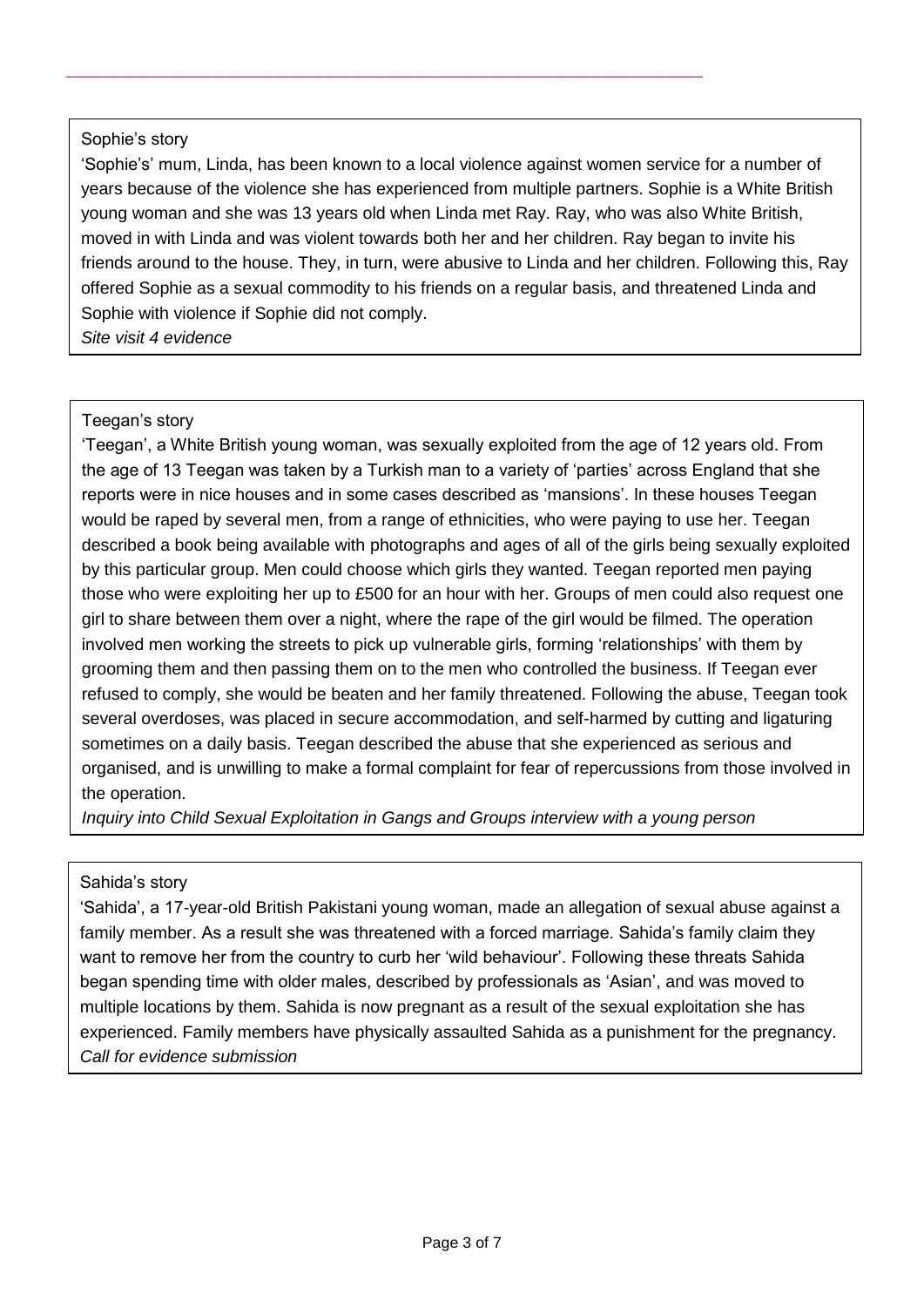# **Myth #2: It only happens in certain ethnic/cultural communities**

**\_\_\_\_\_\_\_\_\_\_\_\_\_\_\_\_\_\_\_\_\_\_\_\_\_\_\_\_\_\_\_\_\_\_\_\_\_\_\_\_\_**

**Reality:** Both perpetrators and victims are known to come from a variety of ethnic and cultural backgrounds. CSE is not a crime restricted to British Pakistani Muslim males or White British girls, despite media coverage of high profile cases. Site visits carried out by the OCC inquiry identified perpetrators and victims of CSE from a wide range of ethnic backgrounds. A thematic assessment by the Child Exploitation and Online Protection Centre identified that 'Research tells us that the majority of known perpetrators in the UK of this crime are lone white males'.

## **Myth #3: It only happens to children in care**

**Reality:** The majority of victims of CSE are living at home. However, looked after children account for a disproportionate number of victims and can be particularly vulnerable. An estimated 20-25 per cent of victims are looked after, compared with 1 per cent of the child population being in care.

## **Myth #4: It only happens to girls and young women**

**Reality:** Boys and young men are also targeted as victims of CSE by perpetrators. However, they may be less likely to disclose offences or seek support, often due to stigma, prejudice or embarrassment or the fear that they will not be believed. They may see themselves as able to protect themselves but in cases of CSE physical stature is irrelevant due to the coercion and manipulation used.

#### Randall's story

'Randall' is a 15 year old boy, of mixed ethnic heritage, and described by professionals as 'exploring his sexuality'. He is said to be unaware of safe routes to meeting other gay young people. Professionals report Randall has been seen hanging around at bus stops. He has disclosed to professionals that he has been targeted by groups of men who are grooming him to exchange sex for alcohol, cigarettes and acceptance. Professionals are working with Randall to try to keep him away from areas of risk, but they are aware he continues to go missing and are unable to account for his whereabouts on all occasions.

*Site visit 8 evidence*

## **Myth #5: It is only perpetrated by men**

**Reality:** There is evidence that women can be perpetrators of this crime too. They may use different grooming methods but are known to target both boys and girls. In relation to group and gang related CSE, the OCC inquiry found that the vast majority involved only men and, where women are involved, they are a small minority. Where women or girls were identified as perpetrators, their role was primarily, though not exclusively, to procure victims. Women and girls who were perpetrating were identified during the inquiry's site visits tended to be young, had histories of being sexually exploited themselves and of abusing others in tandem with the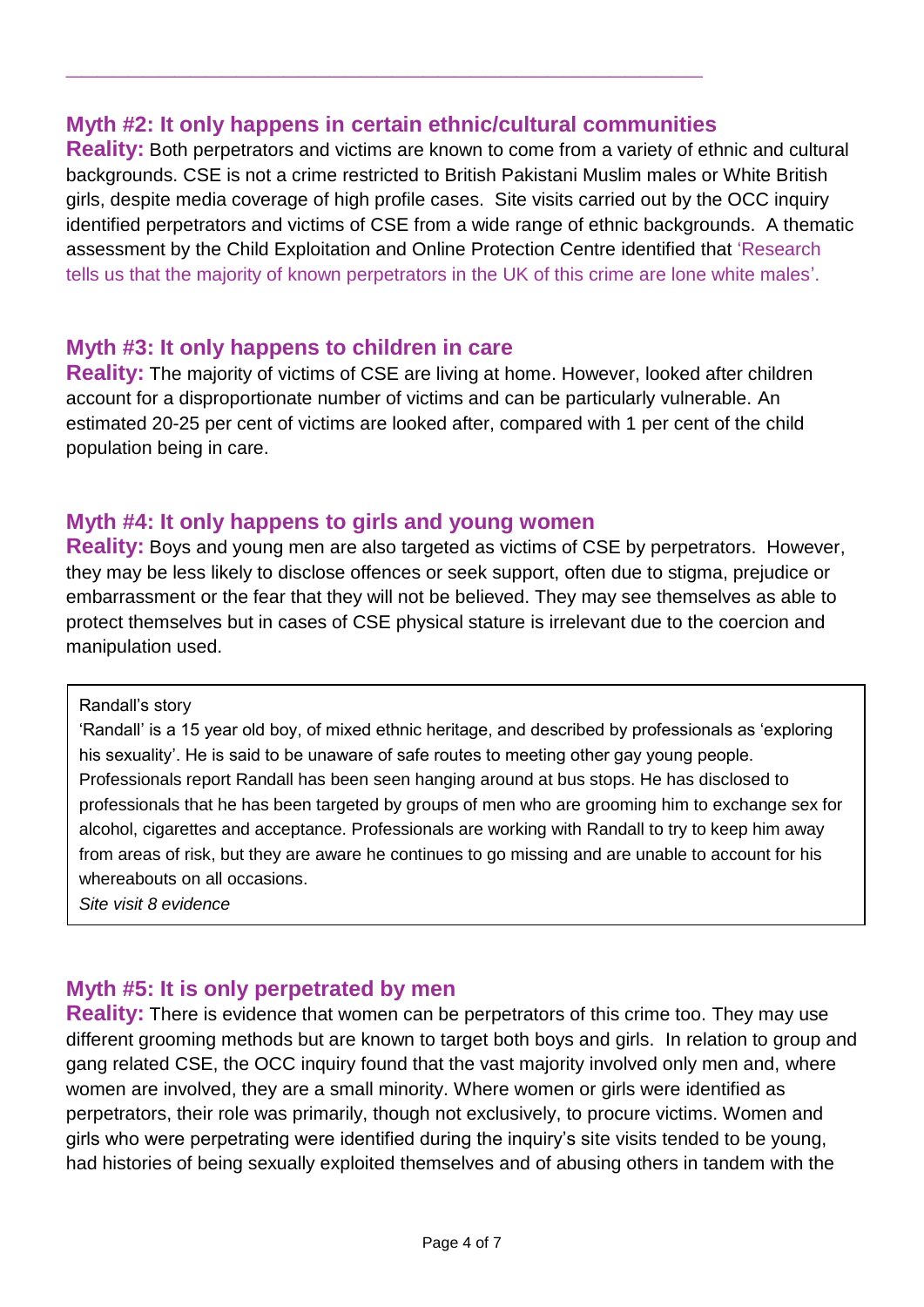group or gang that had previously sexually exploited them. Women and girls directly involved in sexually exploiting children were either in relationships with men who were perpetrators or related to, or friends with, men and boys who were abusers.

#### **Myth #6: It only happens to young teenagers by men**

**\_\_\_\_\_\_\_\_\_\_\_\_\_\_\_\_\_\_\_\_\_\_\_\_\_\_\_\_\_\_\_\_\_\_\_\_\_\_\_\_\_**

**Reality:** Peer-on-peer child sexual exploitation happens too and this can also take various different forms. For example, young people are sometimes used to 'recruit' others, by inviting them to locations for parties where they will then be introduced to adults or forced to perform sexual acts on adults. Technology can also play a significant role, with young people known to use mobile technology as a way of distributing images of abuse.

#### Rebecca's story

Rebecca is a 15-year-old Black British girl, and has reported she was forced by a group of girls to have sex with a boy in the girls' toilets at their school; otherwise they would beat her up. The group of perpetrators were made up of three 14-year-old girls and one 14-year-old boy, all of whom were Black British. One of the girls is described as the 'instigator' of the assault. Another girl filmed the assault on her mobile phone. The assault took place as part of a pattern of ongoing bullying of Rebecca. She was anally raped by the 14-year-old boy. She had never had sex before this assault. *Police case file submission*

# **Myth #7: This only happens in large towns and cities**

**Reality:** Evidence shows that CSE can and does happen in all parts of our country. CSE is not restricted to urban areas such as large towns and cities but does in fact happen in rural areas such as villages and coastal areas. Young people can also be transported between towns, cities, villages etc, for the purpose of being sexually exploited and this is known as trafficking within the UK (an offence punishable by up to 14 years imprisonment).

## **Myth #8: Some people can be both victims and perpetrators**

**Reality:** The OCC inquiry found that around 6 per cent of victims reported in their call for evidence were also identified as perpetrators. However, although victims may appear to be willing accomplices, this should be seen in the context of the controls exerted by the perpetrator.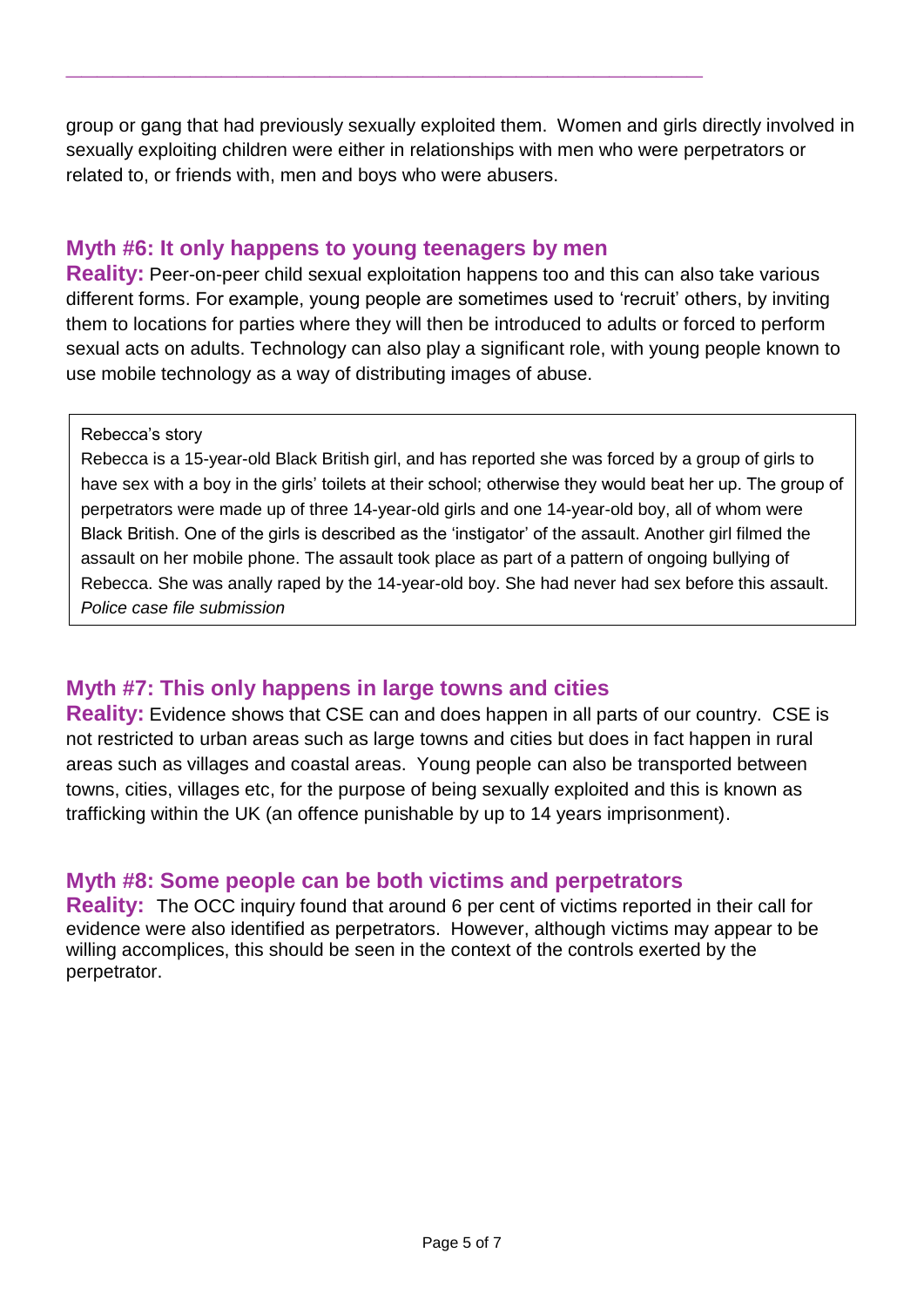#### Mitchell's story

'Mitchell' is a White British 17 year old boy, and has been known to the youth offending service for several years. From the age of 12 Mitchell was seen spending time with White British men, some of whom were believed to be sexually exploiting young women in the local area. Some of these older males bought Mitchell trainers, taught him how to comb his hair in particular ways and how to speak to girls. The older men also introduced Mitchell to some of the girls that they were sexually exploiting. At one point, he was found locked in a garage where one of the older males had brought young female victims of abuse. Mitchell gradually became involved in the sexual exploitation of young women in the local area, and would pass them onto his older peers. *Site visit 2 evidence*

**\_\_\_\_\_\_\_\_\_\_\_\_\_\_\_\_\_\_\_\_\_\_\_\_\_\_\_\_\_\_\_\_\_\_\_\_\_\_\_\_\_**

# **Myth #9: Parents should know what is happening and be able to stop it**

**Reality:** Parents may be unlikely to be able to identify what is happening: they may suspect that something is not right but may not be in a position to stop it due to the control, threats or fear of the perpetrators. There can be risks to parents when seeking to protect their children and they can need support as well as their children. In some cases, there can be an overlap with intra-familial abuse and this could be a reason why parents do not intervene.

#### **Myth #10: Children and young people can consent to their own exploitation**

**Reality:** A child cannot consent to their own abuse. Firstly, the law sets down 16 as the age of consent to any form of sexual activity. Secondly, any child under-18 cannot consent to being trafficked for the purposes of exploitation. Thirdly, regardless of age a person's ability to give consent may be affected by a range of other issues including the influence of drugs, threats of violence, grooming, a power imbalance between victim and perpetrators. This is why a 16 or 17 year-old can be sexually exploited even though they are old enough to consent to sexual activity

# **Recognising the warning signs**

Children are groomed and exploited in different ways. It may be difficult for parents, carers and frontline practitioners to differentiate between ordinary teenage behaviour and the risk of or involvement in sexual exploitation. However there are some signs that may signify that children or young people are being groomed for sexual exploitation or actually being sexually exploited.

#### **Protecting children from CSE is everyone's responsibility and we would urge councils to disseminate the OCC warning signs checklist which can be found at [www.local.gov.uk/cse](http://www.local.gov.uk/cse) to all those in contact with children.**